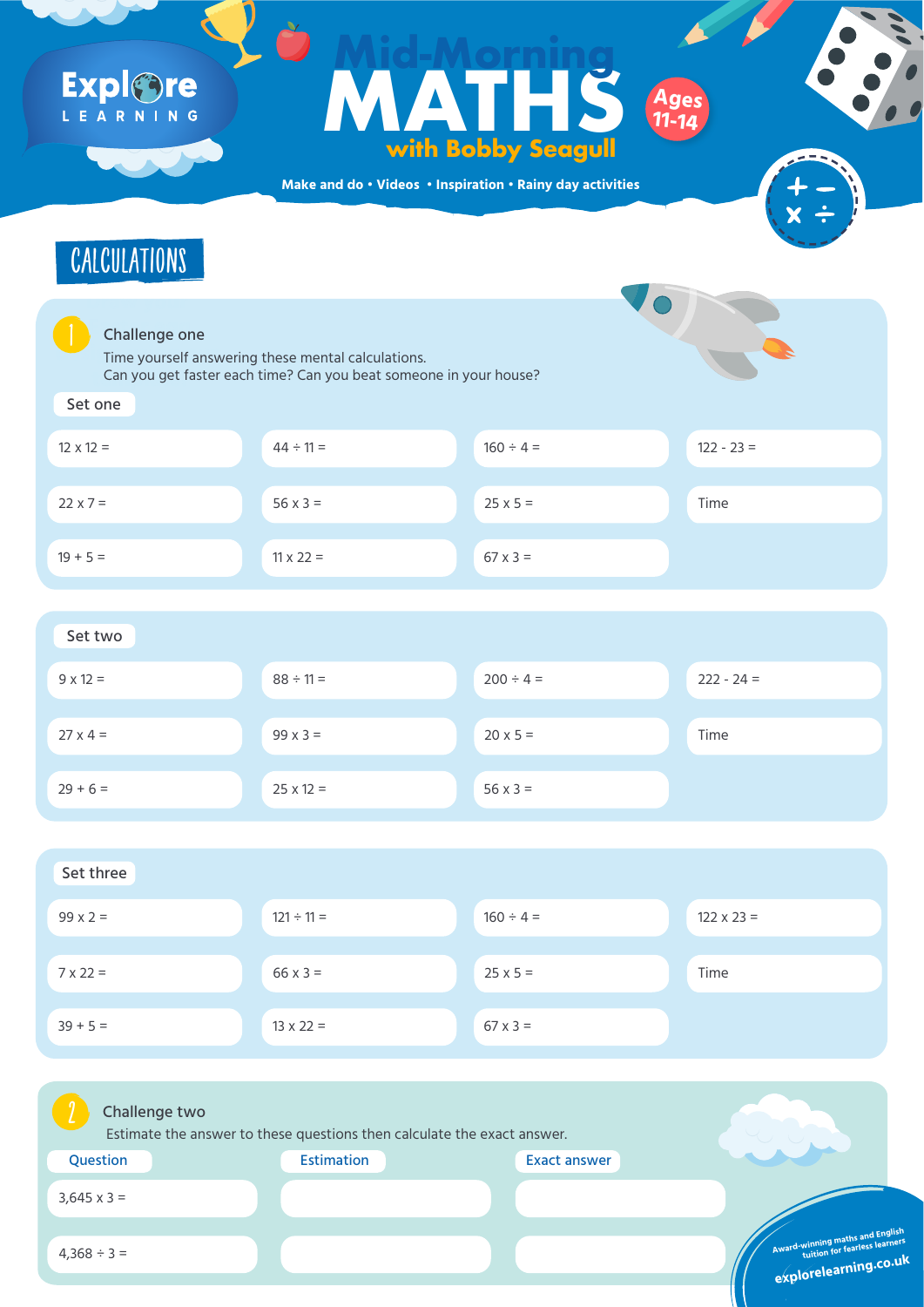Solve the word problems.

1. Lewis cycled 56 miles everyday for 3 years. How many miles did he cover?



**Award-winning maths and English<br>Award-winning for fearless learners** 

2. A theatre sold out its 280 seats. Half the seats were bought for adults, one quarter for children and one quarter for concessions. How much money did they make?

Ticket prices:

| Adults      | $\cap$ |
|-------------|--------|
| Children    | £14    |
| Consessions | £18    |
|             |        |

### Expl&re L E A R N I N G

# **Formulation Control of the State of the State of the State of the State of the State of the State of the State of the State of the State of the State of the State of the State of the State of the State of the State of the with Bobby Seagull Mid-Morning Ages 11-14**

**Make and do • Videos • Inspiration • Rainy day activities**





**tuition for fearless learners**

**explorelearning.co.u<sup>k</sup>**





#### Challenge three

Question Estimation Exact answer